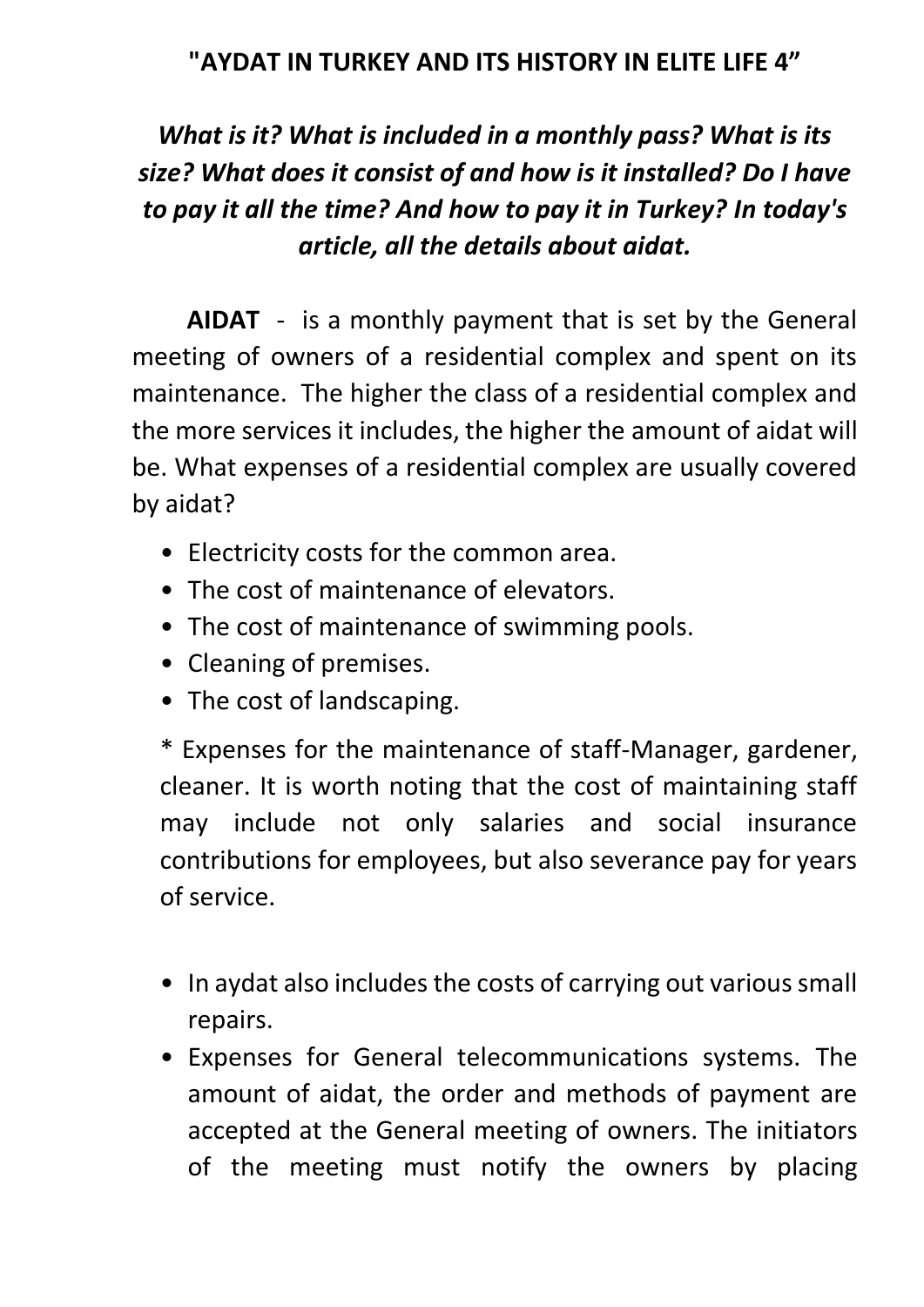appropriate ads at least 2 weeks before the meeting. For a quorum, the first meeting must be attended by at least 50% + 1 owner or their representatives by proxy.

If a quorum is not reached at the first meeting, a second meeting may be called in 7-14 days. At the second meeting, the quorum requirement is no longer present and it can be held and recognized officially with any number of participants.

At the meeting, owners need to elect a Board that will deal with all issues related to the residential complex. The house can be managed by one of the apartment owners, or a specialized management company can be invited from the outside. At the meeting, all important decisions about the house are made. What will be the amount of aidat, whether it will be possible and how to glass the balconies, how many days a year the pool will work, whether the Central gas supply will be provided to the residential complex, and any other questions.

All decisions made by the meeting must be recorded in a special notebook, previously certified by a notary. These decisions must be signed by a simple majority vote of the meeting participants.

If the decision is made and formalized - in this case, it is mandatory for all owners of the house, even if they do not agree with the decision or, for example, were not present at the meeting.

For example, if 50% of the owners decided at the meeting to conduct Central gas, and collect 400 liras from each owner for carrying out these works and signed this decision in a special notebook, then all the owners of the house are obliged to fulfill this decision.

As it has already become clear from the above, the amount of the established aidat directly depends on the requests of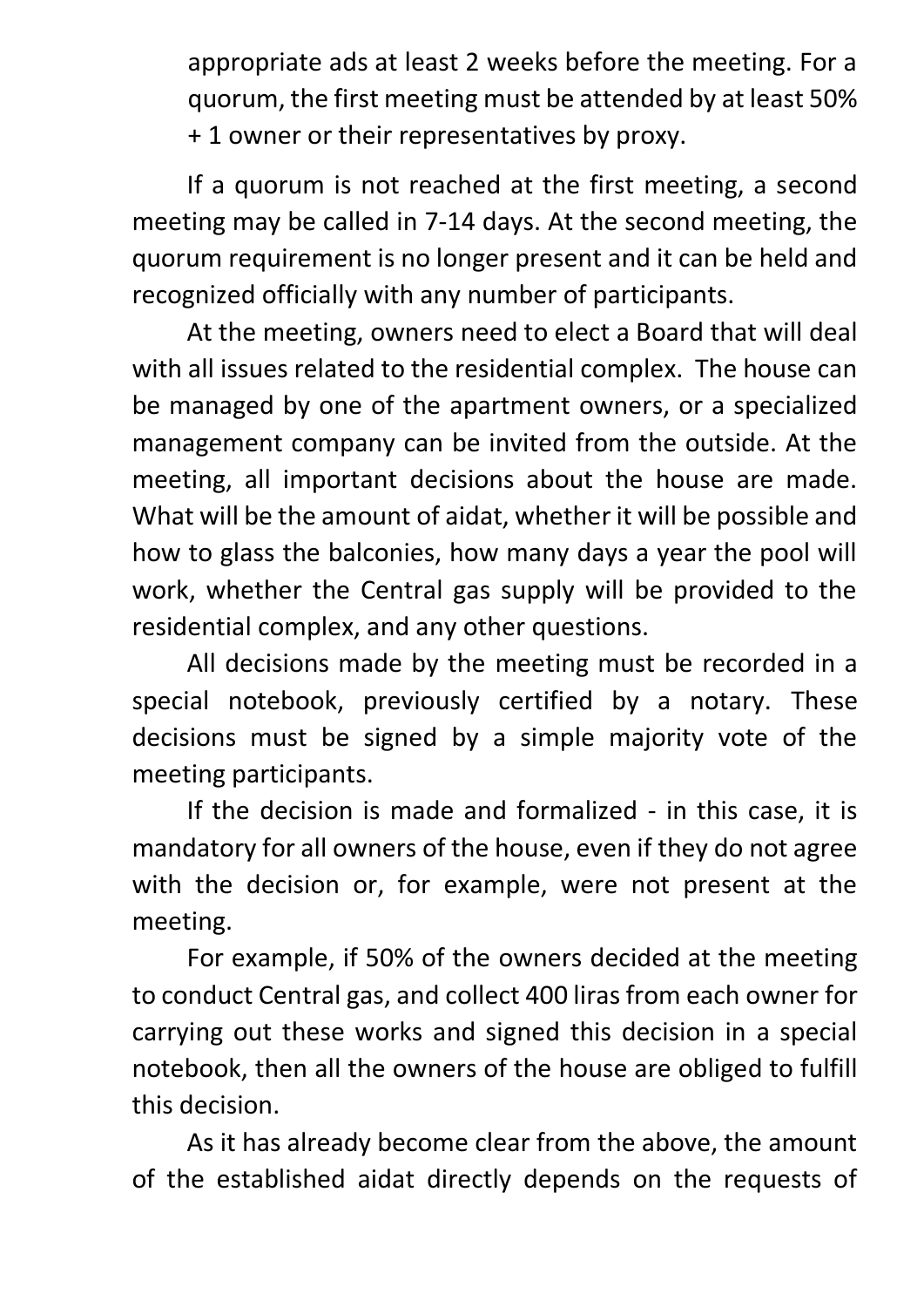owners, how high-quality service and how much they want to receive in their residential complex. There are residential complexes with hotel infrastructure and a very high aidat of hundreds of liras, there are simple complexes where there are only basic services and a correspondingly low aidat of 30 or 50 liras.

### **WHAT TYPES OF AIDAT ARE THERE IN TURKEY?**

There are 2 types of aidat:

- monthly idat;
- the so-called demirbas aidati or target fee.

Monthly aidat is a monthly fee charged for all current expenses for the complex.

#### **DEMIRBAS AYDAT. WHAT IS IT?**

In case of major repairs, purchase of new equipment or major improvements to the complex or house, the owners ' meeting or the management company of the complex can set an additional demirbas aidat, or, more simply, a target fee. If the monthly aidat is required to pay both the owner and the tenant of the housing, then the target fees are paid only by the owner.

You should also know that by law, accounts for non-cash payment of monthly aidat and extra aidat Demirbas must be DIFFERENT.

When making a decision to buy a property, do not forget to ask about the amount of aidat, because it will become your monthly payment, regardless of whether you live permanently in your Turkish apartment or not.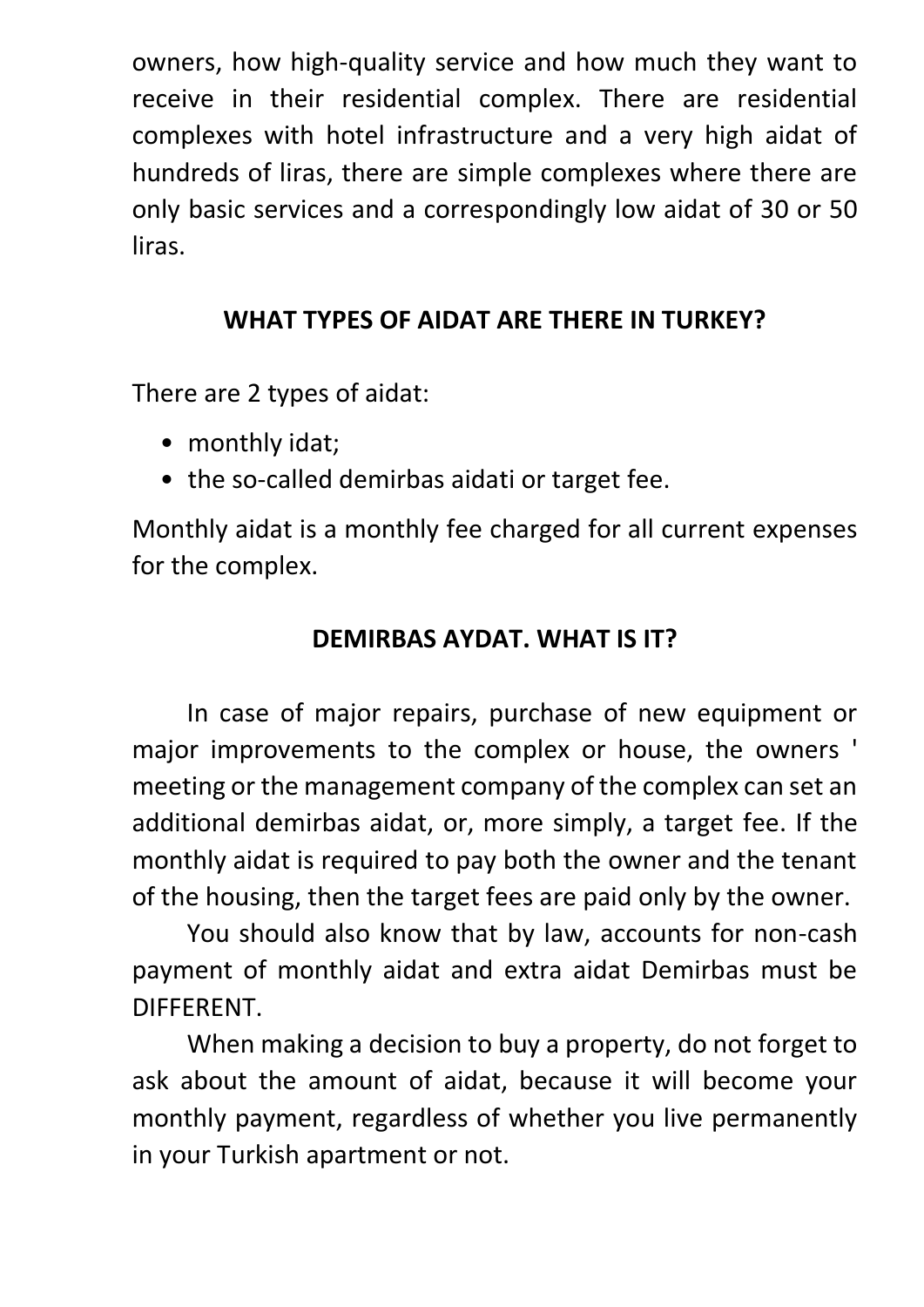## **WHAT HAPPENS IF YOU DON'T PAY FOR THE IDAT WITHIN THE SET PERIOD?**

According to the law on property ownership in Turkey, in case of a delay in payment, the management company has the right to charge you fines and penalties in the amount of 5% of the amount of the delay.

## **IF YOU DO NOT PAY FOR AIDAT FOR A LONG TIME – WHAT CAN YOU FACE?**

Usually, in practice, which exists in Turkey, if you do not pay aydat within 3 months, the management company or Manager can take your case to court and start the process of collecting the debt in court. In case of non-payment of the debt in court, as a last resort, it may come to the forced sale of your real estate by a court decision to cover the debt under the aidat.

| $\mathbf{1}$        | 01.01.2016 - 30.06.2017                  | (2)                                             | $01.07.2017 - 30.06.2018$                                   |  |  |
|---------------------|------------------------------------------|-------------------------------------------------|-------------------------------------------------------------|--|--|
| $0 + 1$             | € 360 (€ 30)                             | $0 + 1$                                         | ( <b>t</b> 100)<br>£1200                                    |  |  |
| $1 + 1$             | €480<br>$(\epsilon 40)$                  | $1 + 1$                                         | $\bm{t}$ 1320<br>( <b>t</b> 110)                            |  |  |
| $2 + 1$             | € 600<br>$(\epsilon$ 50)                 | $2 + 1$                                         | <b><i>Ł</i></b> 1560<br>( <b>t</b> 130)                     |  |  |
| $3 + 1$             | € 720<br>$(\epsilon 60)$                 | $3 + 1$                                         | <b>£1800</b><br>( <b>t</b> 150)                             |  |  |
| $\langle 3 \rangle$ | $01.07.2018 - 30.06.2019$                | $\boldsymbol{(4)}$<br>$01.07.2019 - 30.06.2020$ |                                                             |  |  |
| $0 + 1$             | $\bm{t}$ 1440<br>( <b>t</b> 120)         | $0 + 1$                                         | $\boldsymbol{\text{t}}$ 2100 ( $\boldsymbol{\text{t}}$ 175) |  |  |
| $1 + 1$             | $\bm{t}$ 1560<br>( <b>t</b> 130)         | $1 + 1$                                         | $\boldsymbol{\text{t}}$ 2400 ( $\boldsymbol{\text{t}}$ 200) |  |  |
| $2 + 1$             | <b>£1800</b><br>( <b>t</b> 150)          | $2 + 1$                                         | も2700 (も225)                                                |  |  |
| $3 + 1$             | $\boldsymbol{\mathsf{t}}$ 2040<br>(E170) | $3 + 1$                                         | $\boldsymbol{\text{t}}$ 3000 ( $\boldsymbol{\text{t}}$ 250) |  |  |

**HOW THE AIDAT SIZE CHANGED IN ELITE LIFE 4**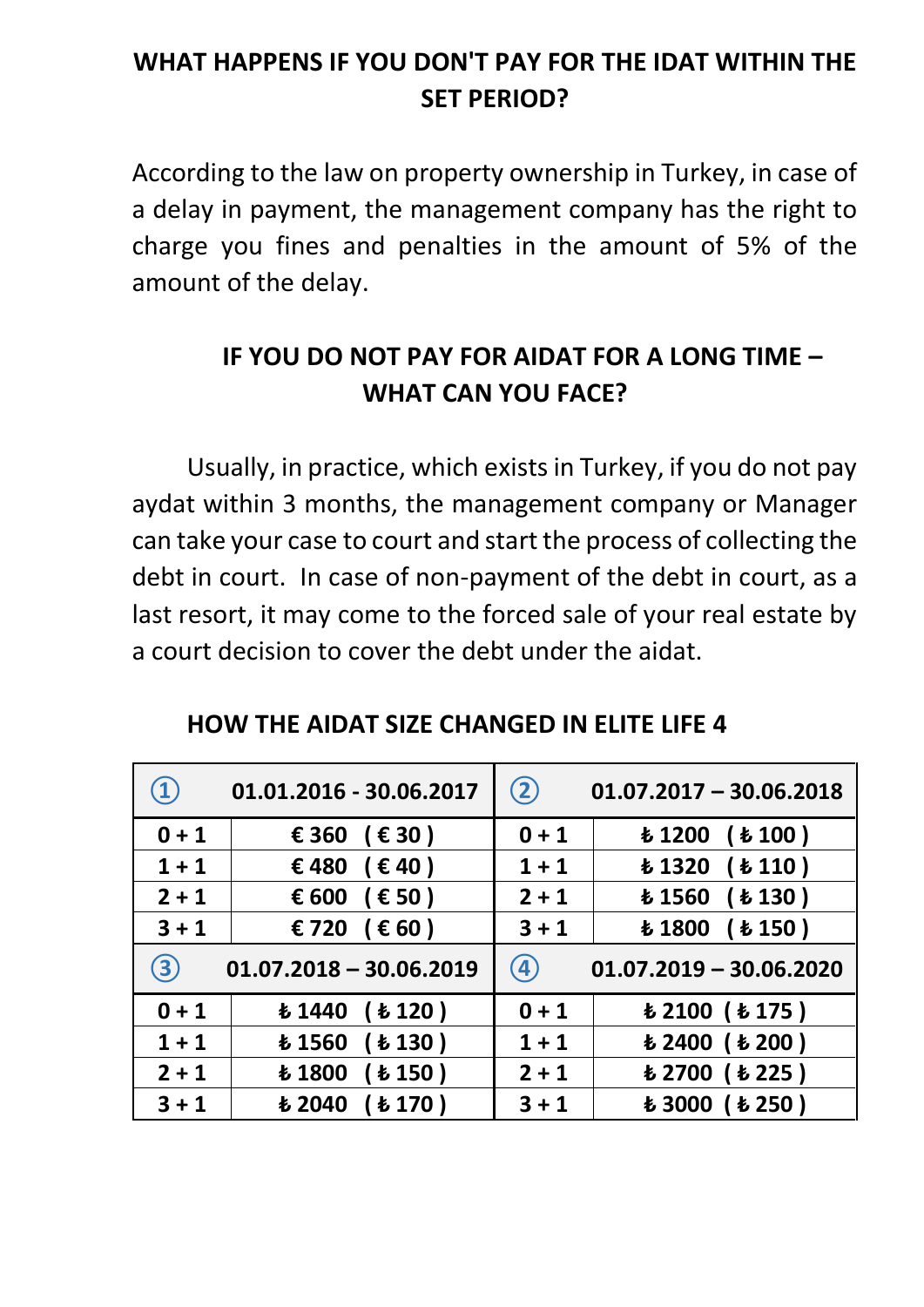As you can see, at the very beginning aydat was considered in euros, then according to the requirements of the legislation it was considered in the national currency of the Republic of Turkey – the Turkish Lira.

This on the one hand made it easier to calculate the budget and maintain accounting, but at the same time the size of the aidat, or rather its real cost, began to depend on the exchange rate of the national currency. Below are calculations of the size of aidat when converting them to euros.

|         | 2016 | 2017 | 2018 | 2019 |
|---------|------|------|------|------|
|         | 2017 | 2018 | 2019 | 2020 |
| $0 + 1$ | € 30 | € 30 | € 29 | € 26 |
| $1 + 1$ | €40  | € 33 | € 32 | € 30 |
| $2 + 1$ | € 50 | € 39 | € 38 | € 34 |
| $3 + 1$ | € 60 | €45  | €43  | € 38 |

As can be seen from the calculations, the size of the aidat will decrease every year. This is due to the fact that the exchange rate of the national currency, in which the payment of aidat is made, becomes less every year.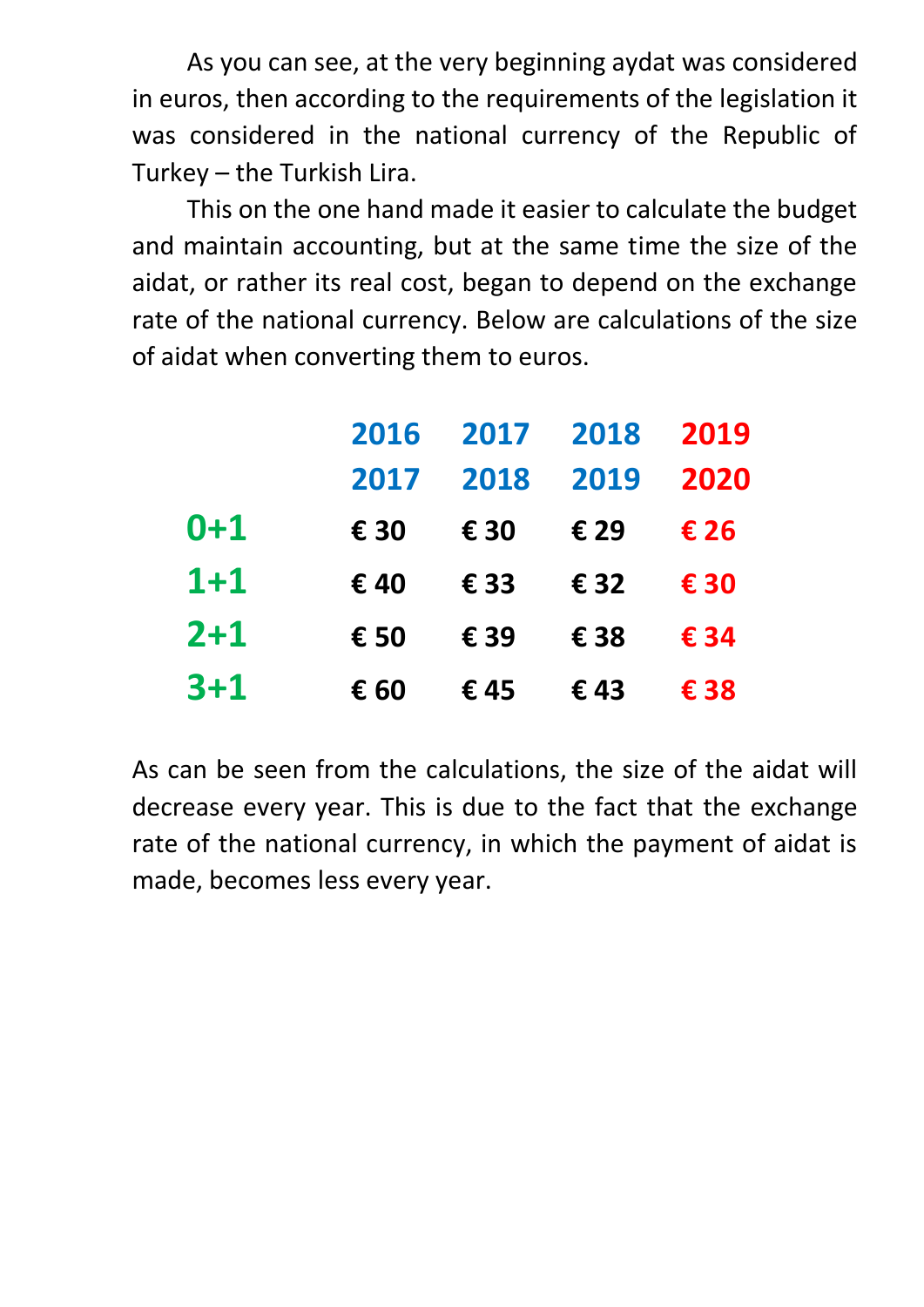

It is also worth noting that the amount of payments for wages, electricity, water, and chemicals increases every year.

| <b>ELECTRIC</b> |     |                        |        | <b>WATER</b>  |       |                      |       |
|-----------------|-----|------------------------|--------|---------------|-------|----------------------|-------|
| Years           |     | <b>ELECTRIC PER KW</b> | % DIF  | <b>IYears</b> |       | <b>WATER PER TON</b> | % DIF |
| 2017            | 1KW | 0,59 TL                | 0%     | 2017          | 1 TON | 3,20 TL              | 0%    |
| 2018            | 1KW | 0.53 TL                | $-10%$ | 2018          | 1 TON | 3.64 TL              | 14%   |
| 2019            | 1KW | $0.62$ TL              | 17%    | 2019          | 1 TON | 4.36 TL              | 20%   |
| 2020            | 1KW | 0.71 TL                | 15%    | 2020          | 1 TON | 4,68 TL              | 7%    |

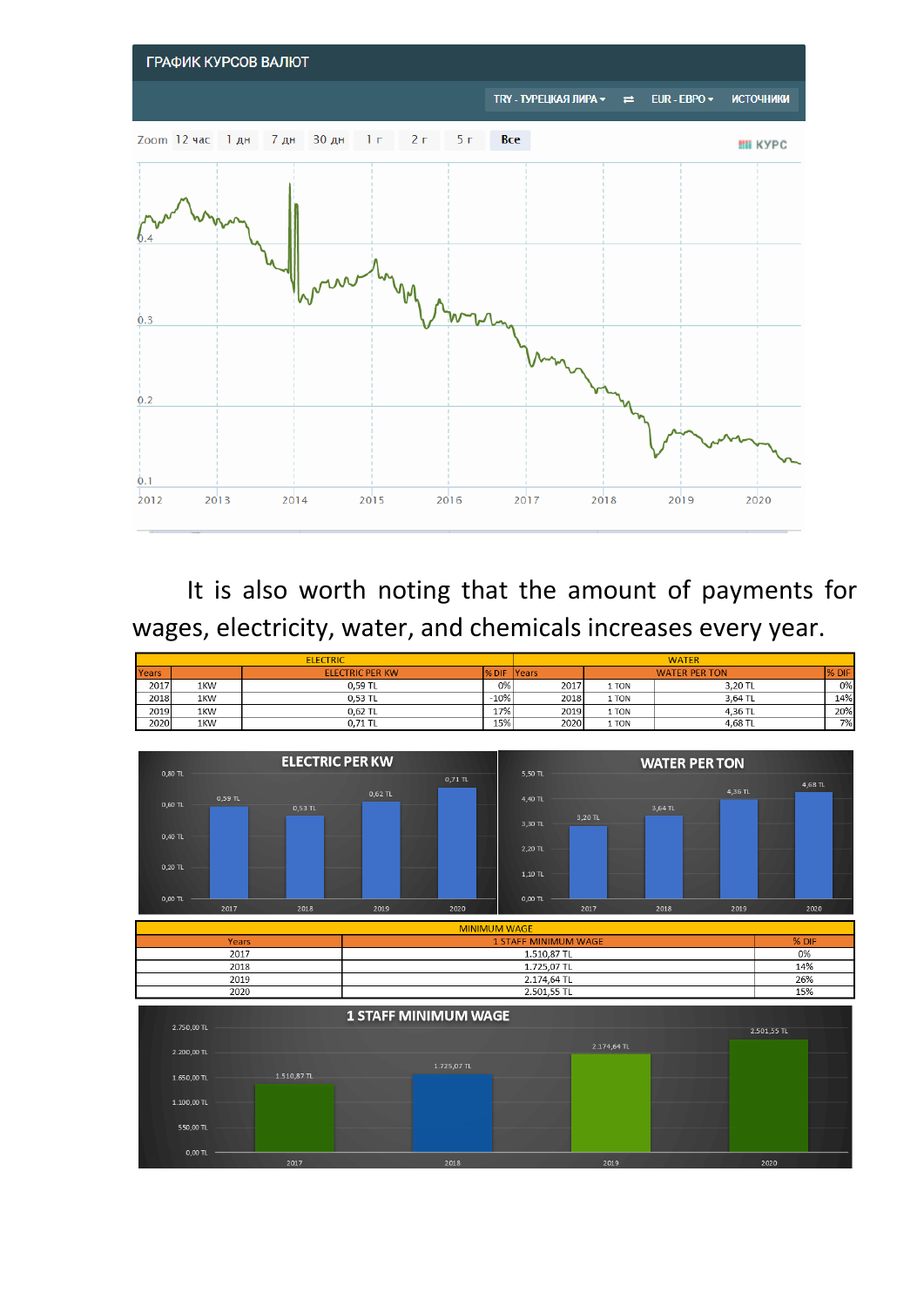| <b>POOL CHEMICALS</b> |                    |       |                    |       |                |               |           |       |
|-----------------------|--------------------|-------|--------------------|-------|----------------|---------------|-----------|-------|
| Years                 | <b>Liquid Clor</b> | % DIF | <b>Powder Clor</b> | % DIF | <b>Ph Acid</b> | <b>1% DIF</b> | Powder Ph | % DIF |
| 2017                  | 0.80 TL            | 0%    | 17,65 TL           | 0%    | 1,20 TL        | 0%            | 7,93 TL   | 0%    |
| 2018                  | 1.40 TL            | 75%   | 23.85 TL           | 35%   | 1.40 TL        | 17%           | 9.90 TL   | 25%   |
| 2019                  | 2.04 TL            | 46%   | 30.67 TL           | 29%   | 1.92 TL        | 37%           | 9.20 TL   | $-7%$ |
| 2020                  | 2,85 TL            | 40%   | 41,59 TL           | 36%   | 2,70 TL        | 41%           | 12,31 TL  | 34%   |



The prices are changed to Euro currency in 2019 Period (Powder Clor and Powder Ph prices were always in €)

However, it is worth noting that our complex is not getting younger. Elite Life 4 is getting old, equipment and infrastructure is getting old and worn out, it needs to be repaired and even sometimes replaced with a new one.

Therefore, we all need to reconsider our attitude to aidat and consider the already overdue decision to collect demirbas aidati or target collection.

This fee must be collected in order to carry out major repairs, develop and improve our wonderful complex for which the usual aidat does not have enough funds. And the usual ADAT by its definition is not intended for this.

This year is a crisis, a pandemic is raging all over the world, people are losing their jobs EN masse, and the incomes of all people without exception are falling. Raising the aidat in such conditions would be the right decision from the point of view of the economy of our complex, but at the same time it will be another blow to the well-being of our owners.